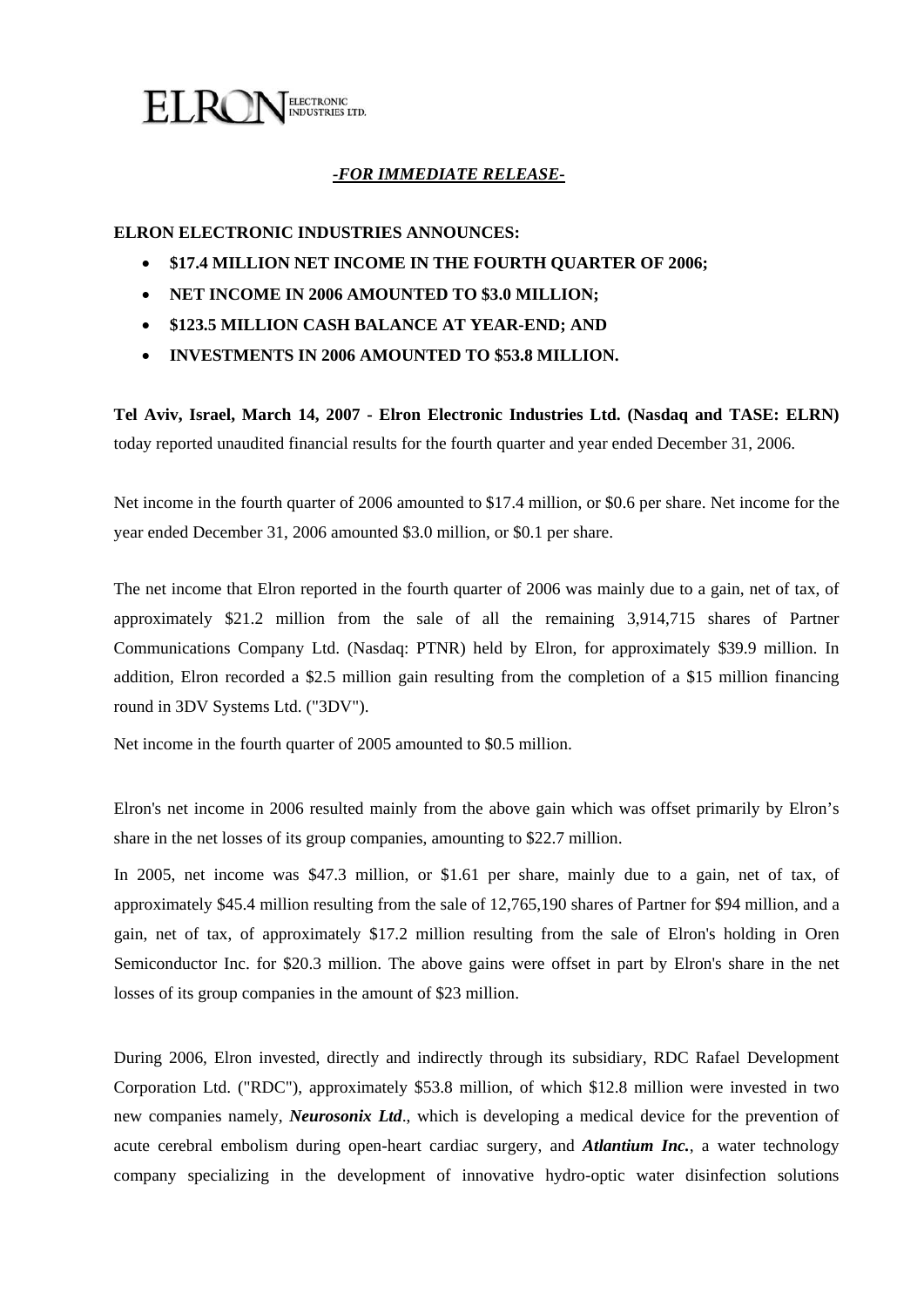# ELRONELECTRONIC

providing unprecedented microbe inactivation for water-intensive applications, serving both industrial and municipal markets.

As of December 31, 2006, Elron's cash, debentures and deposits amounted to approximately \$123.5 million compared with \$133.8 million at December 31, 2005.

Shareholders' equity at December 31, 2006, was approximately \$297.5 million, which represented approximately 91% of Elron's total assets, compared to approximately \$302.1 million, representing approximately 85% of Elron's total assets at December 31, 2005.

Elron further reported that its results for the year ended December 31, 2006 are unaudited due to the fact that it has not yet received audited financial results from Given Imaging Ltd (Nasdaq & TASE: GIVN), an approximately 21% held affiliated company. Given Imaging reported that it is analyzing treatment of intercompany transactions resulting in accumulated net operating losses in its U.S. subsidiary which may require adjustments to Given Imaging's deferred tax asset, taxes on income and a related tax liability. Given Imaging further reported that it believes that any adjustments related to this analysis will be limited to these captions and net income in its 2006 financial statements. Given Imaging expects this analysis will be completed before it files its Annual Report on Form 20-F for the year ended December 31, 2006, which it plans to file during the second quarter of 2007. Elron believes that if Given Imaging will be required to adjust its net income in Given Imaging's 2006 financial statements, it may affect Elron's 2006 financial statements. Elron will file its 2006 audited financial statements on or before the filing of Elron's Annual Report on Form 20-F for the year ended December 31, 2006 which will be filed during the second quarter of 2007.

## **Major Developments in Elron's Group Companies**

The following are the major developments in Elron's group companies during 2006 and at the beginning of 2007:

- *Galil Medical* (a 20% holding), *3DV* (a 45% holding) and *AMT* (a 34% holding) completed financing rounds from new investors, raising \$40 million, \$15 million, and \$14 million, respectively.
- *Galil Medical* acquired the urology cyrotheraphy business of Oncura with annual revenues of approximately \$20 million.
- *NetVision* completed the acquisition of Barak International Telecommunications Services and Globcall Communications through a merger completed in January 2007 (following which Elron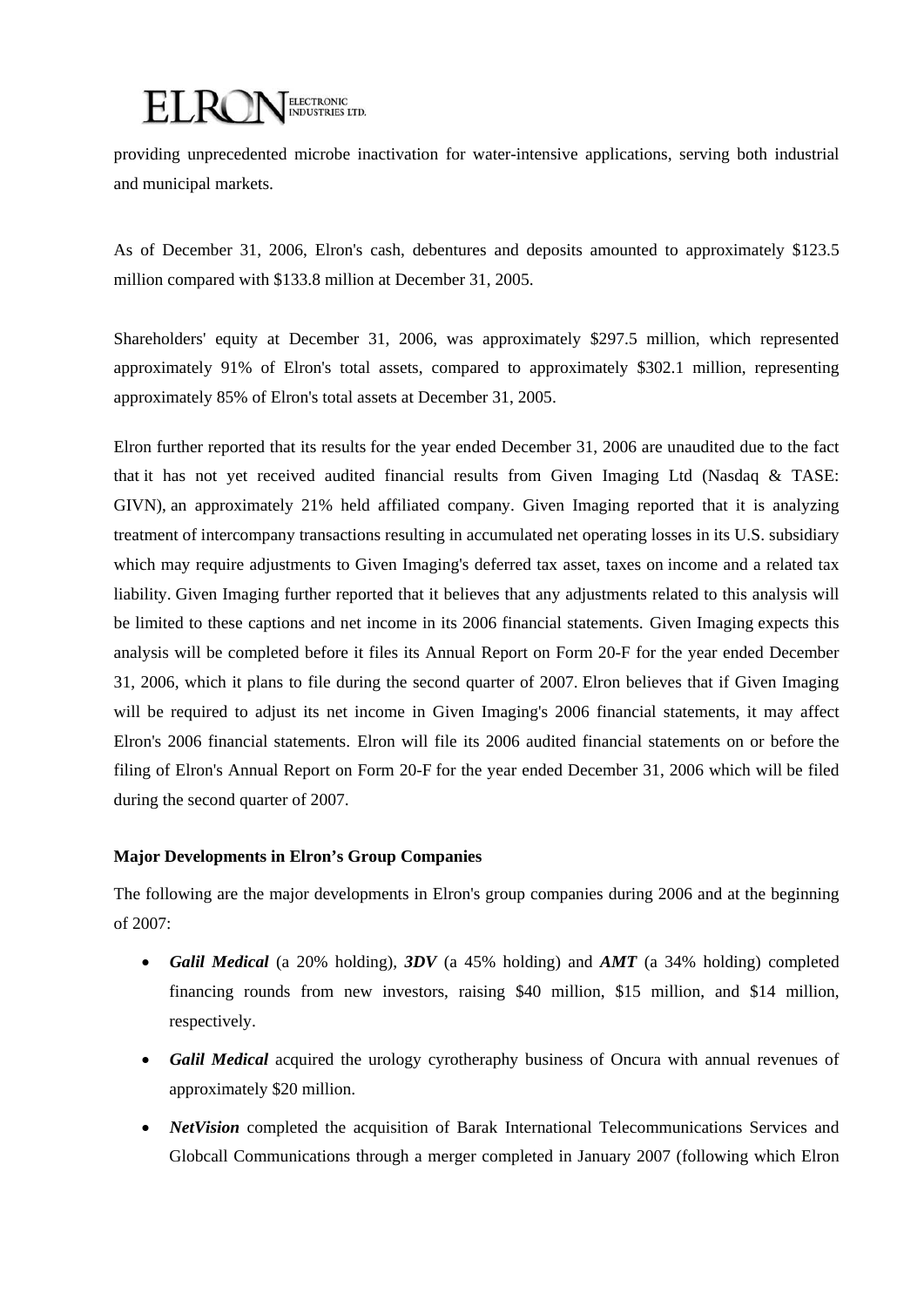

now holds approximately 18% in NetVision) creating a company with approximately \$250 million in revenues.

- *ChipX* (a 29% holding), completed the acquisition of some of the U.S. based business assets of Oki Semiconductor Company, which will potentially double *ChipX*'s revenues in 2007.
- *NuLens* (a 29% holding), *BrainsGate* (a 22% holding) and *Neurosonix* (a 16% holding), achieved major development milestones in 2006 as they commenced human clinical trials, and *Impliant* (a 22% holding), commenced clinical trials for FDA approval. *Medingo* (a 100% holding by Elron's subsidiary, RDC), is progressing well in the development of its miniature disposable insulin pump.
- *Starling* (a 50% holding), is in the final phase of completing flight tests for its broadband Internet connectivity solutions for commercial aircrafts and private jets, *Wavion* (a 38% holding), has commenced beta tests at several customer sites and *Enure* (a 41% holding), received its first large order from a large telecommunications operator. *Jordan Valley* (a 27% holding), significantly increased its sales and orders backlog in 2006 and expects continued growth during 2007.

"During 2006, the majority of our group companies achieved major developments and important milestones in their respective fields, creating a promising group of companies with significant potential to enhance shareholder value in the years ahead", said Doron Birger, Elron's President and CEO. "We enter 2007 with \$123.5 million of cash resources which will enable us to continue building our group companies and to invest in new opportunities", concluded Doron Birger.

#### *Conference call details:*

**Today, Wednesday, March 14, 2007 10:00 a.m. (EST); 4:00 p.m. (Israel) In the US: 1 888 668 9141 In the UK: 0 800 051 8913 In Israel:03 918 0650 International Participants: +972 3 918 0650** 

For your convenience, a replay of the call will be available starting three hours after the call ends until Friday, March16<sup>th</sup>, 2007. To access the replay please dial  $1-888-782-4291$ (US), +972 3 925 5927 (Israel) and 0 800 028 6837 (UK). A replay of the call will also be available for ninety days on the company website.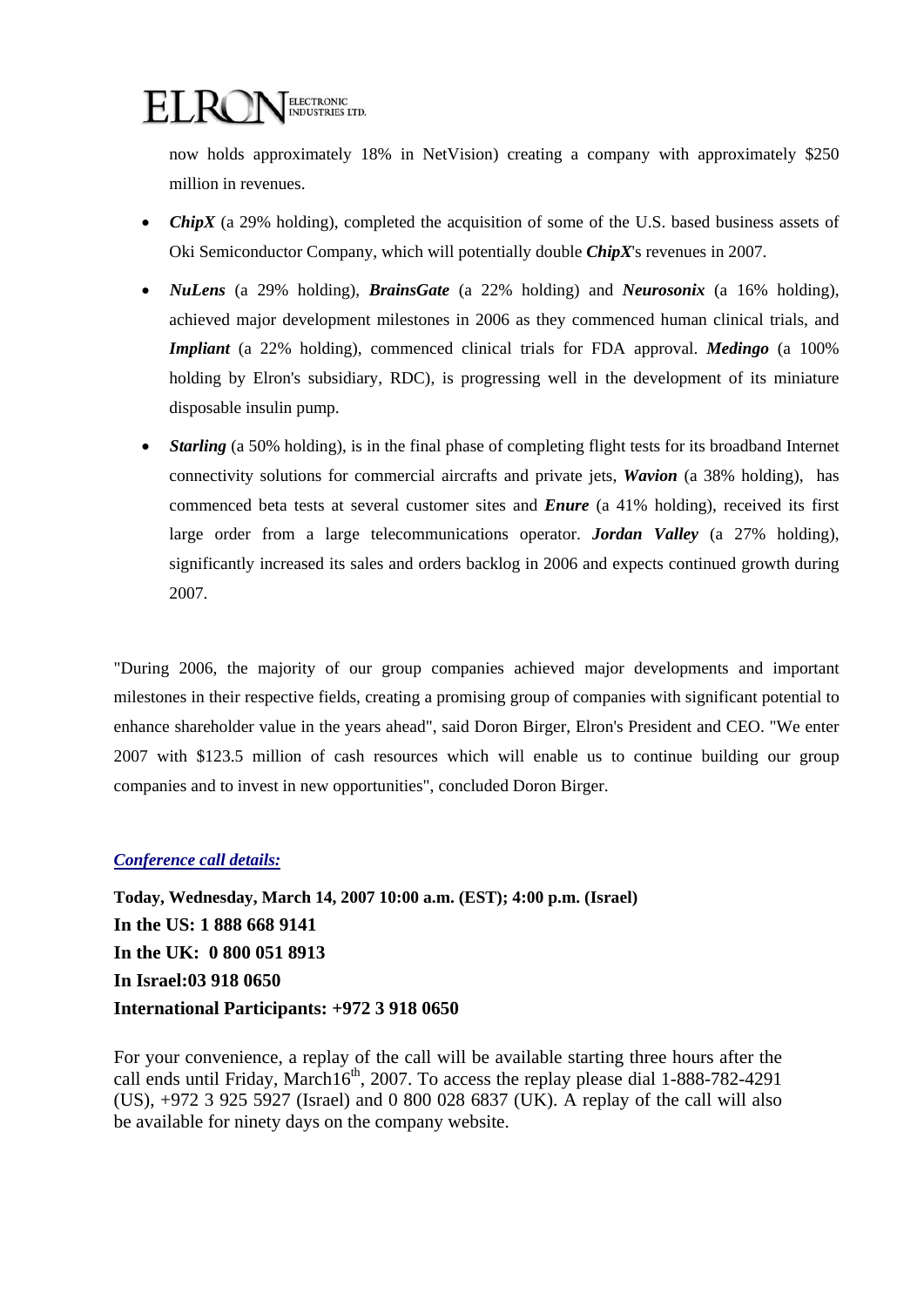

*Elron Electronic Industries Ltd. (TASE & NASDAQ: ELRN), a member of the IDB Holding group, is a leading Israel-based technology holding company directly involved in the long-term performance of its group companies. Elron identifies potential technologies, creates strategic partnerships, secures financing, and recruits highly qualified management teams. Elron's group companies currently comprise a diverse range of publicly-traded and privately held companies primarily in the fields of medical devices, information & communications technology, clean technology and semiconductors. For further information, please visit www.elron.com*

#### **Company Contact:**

Rinat Remler, Vice President & CFO

Elron Electronic Industries Ltd.

Tel. 972-3-6075555 elron@elron.net

 (Any statements in this press release that may be considered forward-looking statements are subject to risks and uncertainties that could cause actual results to differ materially. Actual results may differ from such forwardlooking statements due to the risk factors discussed in periodic reports filed by the Company with the Securities and Exchange Commission, which the Company urges investors to consider).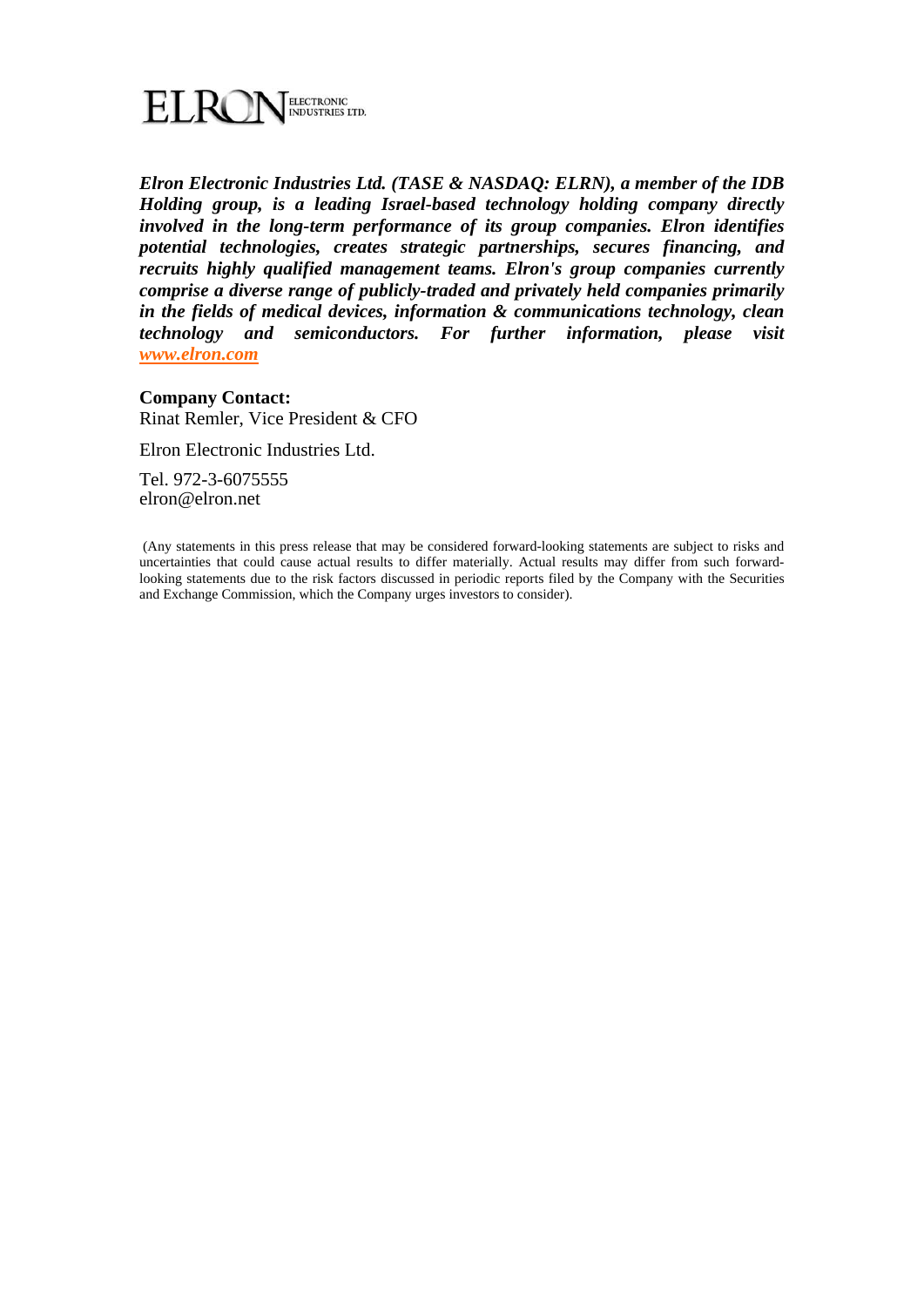

## **ELRON ELECTRONIC INDUSTRIES LTD. AND ITS SUBSIDIARIES**

## **CONDENSED CONSOLIDATED BALANCE SHEETS**

In thousands of U.S. Dollars

|                                                                                                                                                                                             | <b>Year ended</b><br>December 31, |                                     |      |                                     |
|---------------------------------------------------------------------------------------------------------------------------------------------------------------------------------------------|-----------------------------------|-------------------------------------|------|-------------------------------------|
|                                                                                                                                                                                             | 2006                              |                                     | 2005 |                                     |
|                                                                                                                                                                                             |                                   | <b>Unaudited</b>                    |      | <b>Audited</b>                      |
| <b>ASSETS</b><br>Total current assets                                                                                                                                                       | \$                                | 134,033                             | \$   | 155,201                             |
| <b>INVESTMENTS AND LONG-TERM RECEIVABLES</b><br>Investments in affiliated companies<br>Investments in other companies and long-term receivables<br>Deferred taxes<br>Severance pay deposits |                                   | 100,392<br>68,215<br>9,182<br>1,662 |      | 102,780<br>73,931<br>6,521<br>1,971 |
| Total investments and long-term receivables                                                                                                                                                 |                                   | 179,451                             |      | 185,203                             |
| PROPERTY AND EQUIPMENT, NET                                                                                                                                                                 |                                   | 7,223                               |      | 7,809                               |
| <b>INTANGIBLE ASSETS</b>                                                                                                                                                                    |                                   | 5,542                               |      | 5,560                               |
| <b>Total assets</b>                                                                                                                                                                         | \$                                | 326,249                             | \$   | 353,773                             |
| LIABILITIES AND SHAREHOLDERS' EQUITY<br>Total current liabilities                                                                                                                           | \$                                | 20,535                              | \$   | 19,044                              |
| <b>LONG-TERM LIABILITIES</b><br>Long-term loans from banks and others<br>Accrued severance pay and retirement obligations<br>Deferred taxes                                                 |                                   | 2,113<br>2,209<br>1,408             |      | 1,477<br>2,635<br>9,494             |
| Total long-term liabilities                                                                                                                                                                 |                                   | 5,730                               |      | 13,606                              |
| MINORITY INTEREST                                                                                                                                                                           |                                   | 2,480                               |      | 19,007                              |
| Total Shareholders' equity                                                                                                                                                                  |                                   | 297,504                             |      | 302,116                             |
| Total liabilities and shareholders' equity                                                                                                                                                  | \$                                | 326,249                             | \$   | 353,773                             |